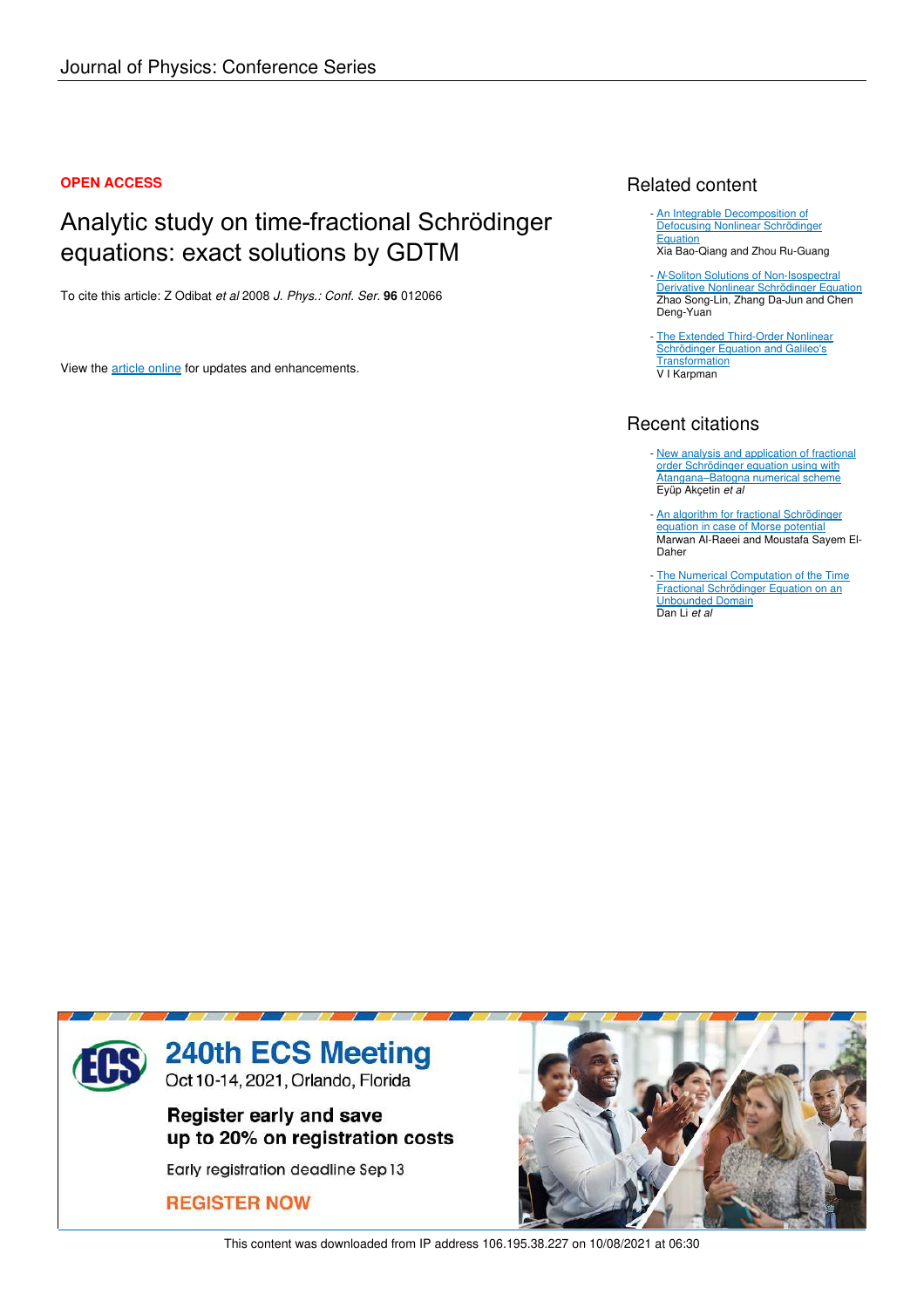Journal of Physics: Conference Series **96** (2008) 012066 doi:10.1088/1742-6596/96/1/012066

# **Analytic Study on Time-Fractional Schrödinger Equations: Exact Solutions by GDTM**

## **Zaid Odibat[1](#page-1-0) , Shaher Momani and<sup>2</sup> , Ahmed Alawneh<sup>3</sup>**

<sup>1</sup>Prince Abdullah Bin Ghazi Faculty of Science and IT, Al-Balqa' Applied University, Salt, Jordan

E-mail: *[z.odibat@gmail.com](mailto:z.odibat@gmail.com),* [odibat@bau.edu.jo,](mailto:odibat@bau.edu.jo)

**<sup>2</sup>**Department of Mathematics, Mutah University, P.O. Box 7, Al-Karak, Jordan

**<sup>3</sup>**Department of Mathematics, Al Al-Bayt University, Jordan

**Abstract.** In this work, we present a framework to obtain exact solutions to linear and nonlinear time-fractional Schrödinger equations. The generalized differential transform method (GDTM) is employed to derive analytical solutions for these equations. Some examples are tested and the results reveal that the technique introduced here is very effective and convenient for solving linear partial differential equations of fractional order.

#### **1. Introduction**

Mathematical modelling of many physical systems leads to linear and nonlinear fractional differential equations in various fields of physics and engineering. Fractional derivatives provide an excellent instrument for the description of memory and hereditary properties of various materials and processes. Several mathematical methods including Adomian decomposition method [1-2], variational iteration method [3], homotopy perturbation method [4] and differential transform method [5] have been developed to obtain exact and approximate analytic solutions to differential equations of fractional order. These methods provide immediate and visible symbolic terms of analytic solutions, as well as numerical approximate solutions to both linear and nonlinear differential equations.

The differential transform method was first introduced by Zhou [6] who solved linear and nonlinear initial value problems in electric circuit analysis. This method constructs an analytical solution in form of a polynomial. It is different from the traditional higher order Taylor series method, which requires symbolic computation of the necessary derivatives of the data functions. The Taylor series method is computationally taken long time for large orders. The differential transform is an iterative procedure for obtaining analytic Taylor series solution of ordinary or partial differential equations. The method is well addressed in [6-9]. Recently, the first two authors have developed a semi-numerical method, generalized differential transform method (GDTM), for solving linear partial differential equations of fractional order [5]. This method is based on the two-dimensional differential transform method [7, 8] and generalized Taylor's formula [9].

<span id="page-1-0"></span> 1 Corresponding author. E-mail address: [odibat@bau.edu.jo \(Z.](mailto:odibat@bau.edu.jo%20(Z) Odibat).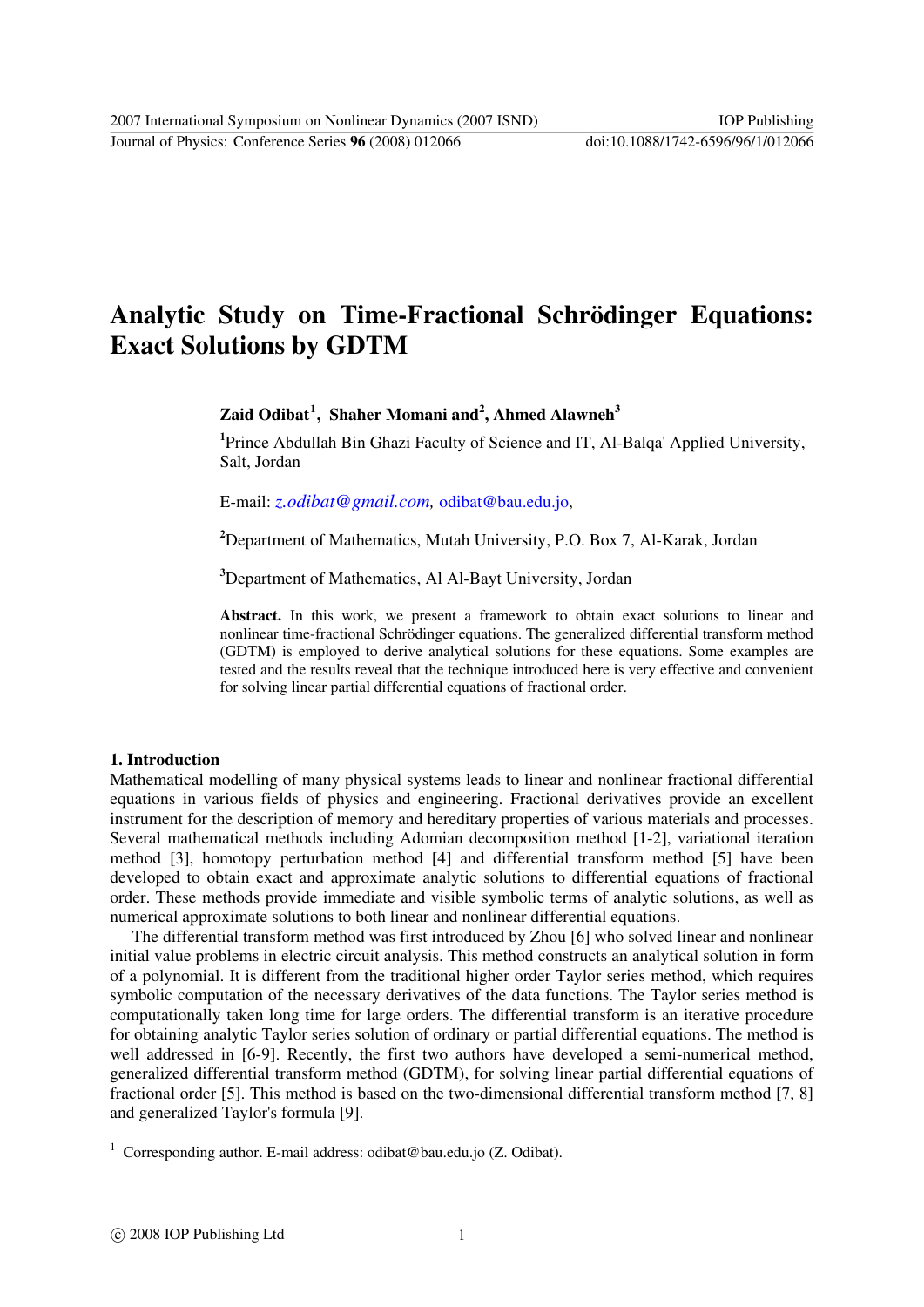| 2007 International Symposium on Nonlinear Dynamics (2007 ISND) | <b>IOP</b> Publishing             |
|----------------------------------------------------------------|-----------------------------------|
| Journal of Physics: Conference Series 96 (2008) 012066         | doi:10.1088/1742-6596/96/1/012066 |

The nonlinear Schrödinger equation is one of the most universal models that describe many physical nonlinear systems. Many methods are used to handle the equation such as Adomian decomposition method [11], variational iteration method [12,13], homotopy perturbation method [14], and other methods as well. In this work, the time-fractional Schrödinger equation

$$
D_t^{\alpha} u + i u_{xx} + \gamma |u|^2 u = 0, \qquad u(x,0) = f(x), \qquad t > 0,
$$
 (1.1)

will be investigated by using GDTM, where  $\gamma$  is a constant,  $u(x,t)$  is a complex function and  $D^{\alpha} = D_0^{\alpha}$  is the Caputo fractional derivative of order  $\alpha$ , where  $0 < \alpha \leq 1$ . The Caputo fractional derivative [15,16] is defined as:

$$
D_a^{\alpha} f(x) = J_a^{m-\alpha} D^m f(x), \qquad (1.2)
$$

where  $m-1 < \alpha \le m$ . Here  $D^m$  is the usual integer differential operator of order *m* and  $J_a^{\mu}$  is the Riemann-Liouville integral operator of order  $\mu > 0$ , defined by

$$
J_a^{\mu} f(x) = \frac{1}{\Gamma(\mu)} \int_a^x (x - t)^{\mu - 1} f(t) dt, \quad x > a.
$$
 (1.3)

The Caputo fractional derivative is considered here because it allows traditional initial and boundary conditions to be included in the formulation of the problem [15]. For more information on fractional derivatives and integrals one can consult the mentioned references.

#### **2. Generalized two-dimensional differential transform method**

Consider a function of two variables  $u(x, y)$ , and suppose that it can be represented as a product of two single-valued functions, i.e.  $u(x, y) = f(x)g(y)$ . Based on the properties of generalized twodimensional differential transform [7,8], the function  $u(x, y)$  can be represented as

$$
u(x, y) = \sum_{k=0}^{\infty} F_{\alpha}(k)(x - x_0)^{k\alpha} \sum_{h=0}^{\infty} G_{\beta}(k)(y - y_0)^{h\beta}
$$
  
= 
$$
\sum_{k=0}^{\infty} \sum_{h=0}^{\infty} U_{\alpha,\beta}(k, h)(x - x_0)^{k\alpha} (y - y_0)^{h\beta},
$$
 (2.1)

where  $0 < \alpha, \beta \le 1$ ,  $U_{\alpha,\beta}(k,h) = F_{\alpha}(k)G_{\beta}(h)$  is called the spectrum of  $u(x, y)$ . The generalized twodimensional differential transform of the function  $u(x, y)$  is given as follows [5]

$$
U_{\alpha,\beta}(k,h) = \frac{1}{\Gamma(\alpha k+1)\Gamma(\beta h+1)} \Big[ \Big(D_{x_0}^{\alpha}\Big)^{k} \Big(D_{y_0}^{\beta}\Big)^{h} u(x,y) \Big]_{(x_0,y_0)}, \tag{2.2}
$$

where  $(D_{x_0}^{\alpha})^k = D_{x_0}^{\alpha} D_{x_0}^{\alpha} \cdots D_{x_0}^{\alpha}$ , k-times. In this paper, the lower case  $u(x, y)$  represents the original function while the upper case  $U_{\alpha,\beta}(k,h)$  stands for the transformed function. Based on the definitions (2.1) and (2.2), we have the following results:  $D_{x_0}^{\alpha}$ <sup>*k*</sup> =  $D_{x_0}^{\alpha}$   $D_{x_0}^{\alpha}$  · · ·  $D_{x_0}^{\alpha}$ , *k*-times. In this paper, the lower case  $u(x, y)$ 

**Theorem 2.1** Suppose that  $U_{\alpha,\beta}(k,h)$ ,  $V_{\alpha,\beta}(k,h)$  and  $W_{\alpha,\beta}(k,h)$  are the differential transformations of the functions  $u(x, y)$ ,  $v(x, y)$  and  $w(x, y)$ , respectively,

(a) if 
$$
u(x, y) = v(x, y) \pm w(x, y)
$$
, then  $U_{\alpha, \beta}(k, h) = V_{\alpha, \beta}(k, h) \pm W_{\alpha, \beta}(k, h)$ ,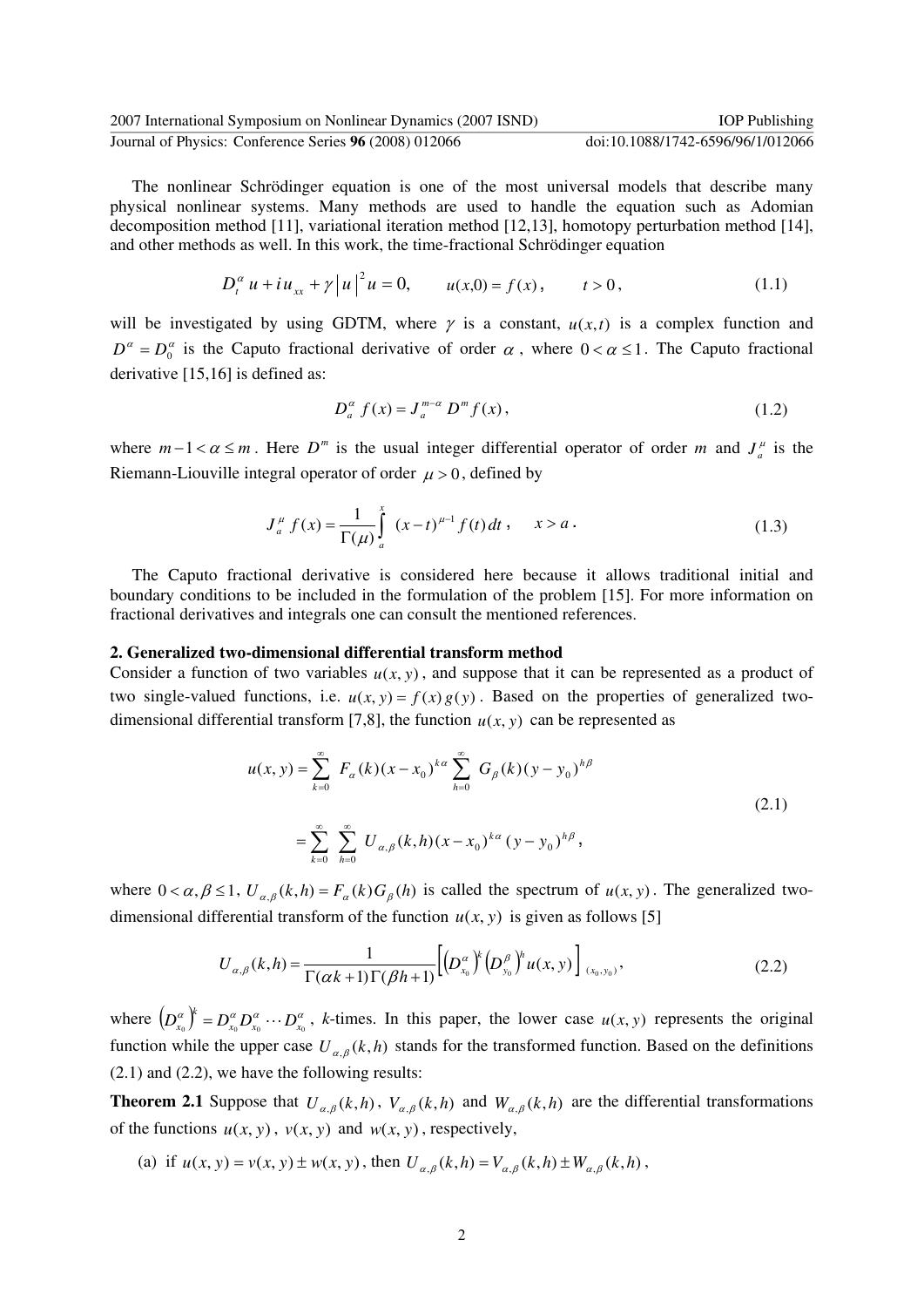(b) if 
$$
u(x, y) = av(x, y)
$$
,  $a \in \mathbb{R}$ , then  $U_{\alpha, \beta}(k, h) = aV_{\alpha, \beta}(k, h)$ ,

(c) if 
$$
u(x, y) = v(x, y)w(x, y)
$$
, then  $U_{\alpha, \beta}(k, h) = \sum_{r=0}^{k} \sum_{s=0}^{h} V_{\alpha, \beta}(r, h - s)W_{\alpha, \beta}(k - r, s)$ ,

(d) if 
$$
u(x, y) = (x - x_0)^{n\alpha} (y - y_0)^{m\beta}
$$
, then  $U_{\alpha, \beta}(k, h) = \delta(k - n)\delta(h - m)$ ,

(e) if 
$$
u(x, y) = D_{x_0}^{\alpha} v(x, y)
$$
,  $0 < \alpha \le 1$ , then  $U_{\alpha, \beta}(k, h) = \frac{\Gamma(\alpha(k+1) + 1)}{\Gamma(\alpha k + 1)} V_{\alpha, \beta}(k+1, h)$ .

**Theorem 2.2** If  $u(x, y) = f(x)g(y)$  and the function  $f(x) = x^{\lambda} h(x)$ , where  $\lambda > -1$ ,  $h(x)$  has the generalized Taylor series expansion  $h(x) = \sum_{n=0}^{\infty} a_n (x - x_0)^{\alpha n}$ , and  $f(x) = \sum a_n(x)$  $=\sum_{n=0}^{\infty} a_n(x-$ = *h*

(a)  $\beta < \lambda + 1$  and  $\alpha$  arbitrary

or

(b)  $\beta \ge \lambda + 1$ ,  $\alpha$  arbitrary and  $a_n = 0$  for  $n = 0, 1, \dots, m-1$ , where  $m - 1 < \beta \le m$ , then the generalized differential transform (2.2) becomes

$$
U_{\alpha,\beta}(k,h) = \frac{1}{\Gamma(\alpha k+1)\Gamma(\beta h+1)} \Big[ D_{x_0}^{\alpha k} \left( D_{y_0}^{\beta} \right)^h u(x,y) \Big]_{(x_0,y_0)}.
$$
 (2.3)

**Theorem 2.3** If  $v(x, y) = f(x)g(y)$ , the function  $f(x)$  satisfies the conditions given in Theorem 2.2, and  $u(x, y) = D_{x_0}^{\gamma} v(x, y)$ , then

$$
U_{\alpha,\beta}(k,h) = \frac{\Gamma(\alpha(k+1)+\gamma)}{\Gamma(\alpha k+1)} V_{\alpha,\beta}(k+\gamma/\alpha,h).
$$
 (2.4)

The proof of Theorems 2.1, 2.2 and 2.3 are given in [5]. An important observation that can be made here is that the GDTM assumes that the solution for a partial differential equation of fractional order can be written as a product of single-valued functions.

#### **3. Solution of the problem**

Setting  $u(x,t) = v(x,t) + i w(x,t)$  and  $f(x) = g_1(x) + i g_2(x)$  in Eqs. (1.1) and (1.2) leads to the following coupled system of equations

$$
D_t^{\alpha} v + w_{xx} + \gamma (v^2 + w^2) w = 0,
$$
  
\n
$$
D_t^{\alpha} w - v_{xx} - \gamma (v^2 + w^2) v = 0,
$$
\n(3.1)

subject to the initial conditions

$$
v(x,0) = g_1(x) , \quad w(x,0) = g_2(x), \tag{3.2}
$$

where  $0 < \alpha \leq 1$  and  $D^{\alpha}$  is the Caputo fractional derivative of order  $\alpha$ . To apply the method, we assume that the solutions  $v(x,t)$  and  $w(x,t)$  can be represented as a product of single-valued functions. Applying the generalized two-dimensional differential transform to both sides of the system (3.1), we obtain the following system of recurrence relations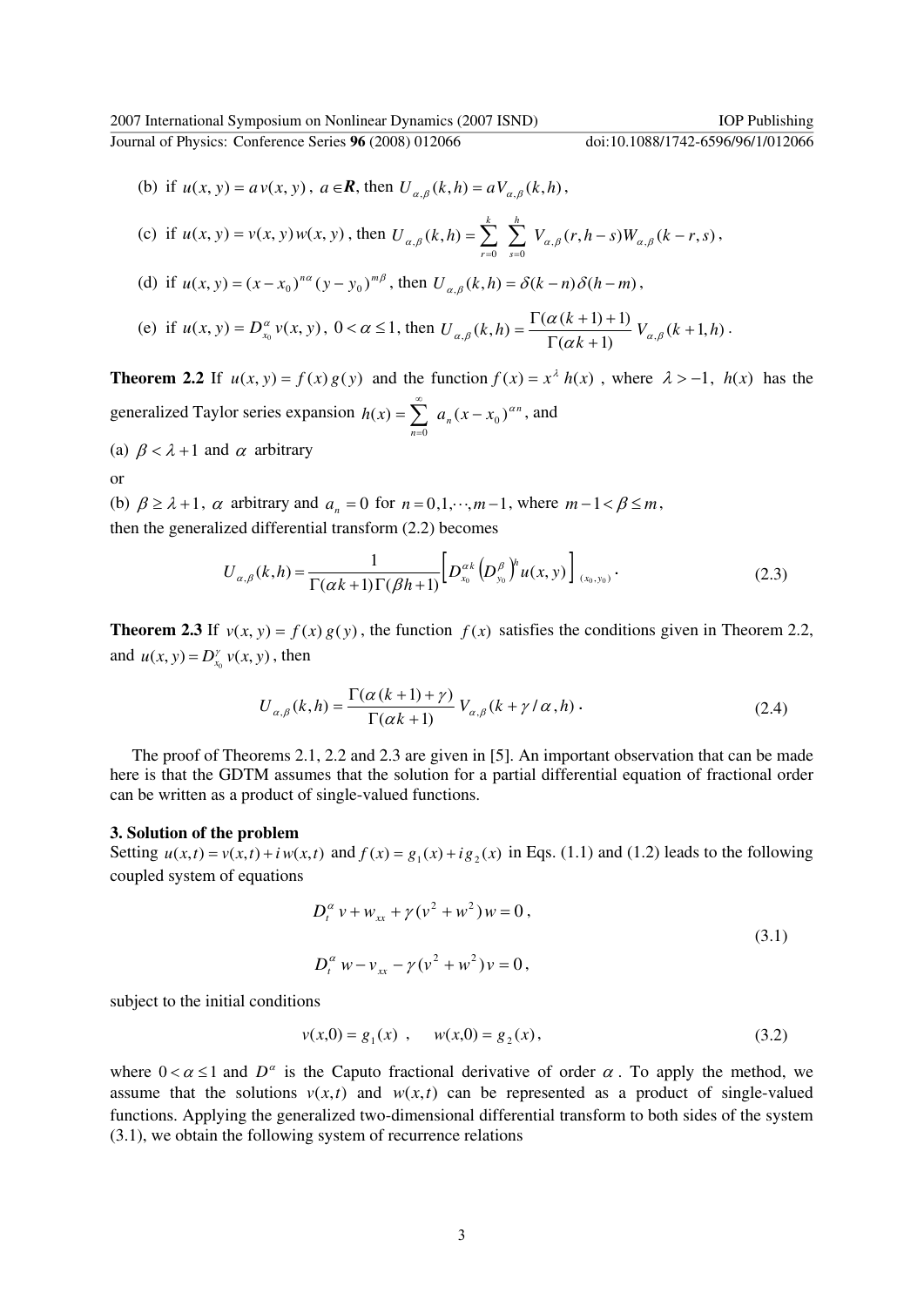$$
\frac{\Gamma(\alpha(h+1)+1)}{\Gamma(\alpha h+1)}V(k,h+1)+(k+1)(k+2)W(k+2,h)+\gamma\sum_{r=0}^{k}\sum_{s=0}^{h}
$$
\n
$$
\left[\sum_{p=0}^{r}\sum_{q=0}^{h-s}\left(V(p,h-s-q)V(r-p,q)+W(p,h-s-q)W(r-p,q)\right)\right]W(k-r,s)=0,
$$
\n
$$
\frac{\Gamma(\alpha(h+1)+1)}{\Gamma(\alpha h+1)}W(k,h+1)-(k+1)(k+2)V(k+2,h)-\gamma\sum_{r=0}^{k}\sum_{s=0}^{h}
$$
\n
$$
\left[\sum_{p=0}^{r}\sum_{q=0}^{h-s}\left(V(p,h-s-q)V(r-p,q)+W(p,h-s-q)W(r-p,q)\right)\right]V(k-r,s)=0.
$$
\n(3.3)

Computing the generalized two-dimensional differential transforms of the initial conditions (3.2) and utilizing the recurrence relations (3.3), we obtain the solution.

#### **4. Applications and results**

In this section we consider a few examples that demonstrate the performance and efficiency of the generalized differential transform method for solving the time-fractional Schrödinger equations

**Example 4.1** Consider the linear time-fractional Schrödinger equation

$$
\frac{\partial^{\alpha} u}{\partial t^{\alpha}} + i u_{xx} = 0, \quad u(x,0) = \cosh(2x), \quad t > 0,
$$
\n(4.1)

where  $0 < \alpha \le 1$ . The generalized differential transforms of the initial conditions  $v(x,0) = \cosh(2x)$  and  $w(x,0) = 0$  are given by

$$
V(k,0) = \begin{cases} \frac{(2)^k}{k!}, & k \text{ even} \\ 0, & k \text{ odd} \end{cases}, \qquad W(k,0) = 0.
$$
 (4.2)

Consequently, solving the recurrence relations given in the system (3.3), where  $\gamma = 0$ , by using (4.2), for  $k \geq 0$  and  $h > 0$  we obtain

$$
V(k,h) = \begin{cases} \frac{(2)^k}{k!} \cdot \frac{(-1)^{h/2} 4^h}{\Gamma(\alpha h + 1)}, & k, h \text{ even} \\ 0, & otherwise \end{cases}
$$
 (4.3)

$$
W(k,h) = \begin{cases} \frac{(2)^k}{k!} \cdot \frac{(-1)^{(h-1)/2} 4^h}{\Gamma(\alpha h + 1)}, & k \text{ even, } h \text{ odd} \\ 0, & \text{otherwise} \end{cases}
$$
 (4.4)

Therefore, using (3.4), the exact solution of Eq. (4.1)

$$
u(x,t) = \cosh(2x) \Big( \cos(4t^{\alpha}, \alpha) + i \sin(4t^{\alpha}, \alpha) \Big), \tag{4.5}
$$

is readily obtained, where the functions  $cos(z, \alpha)$  and  $sin(z, \alpha)$  are defined as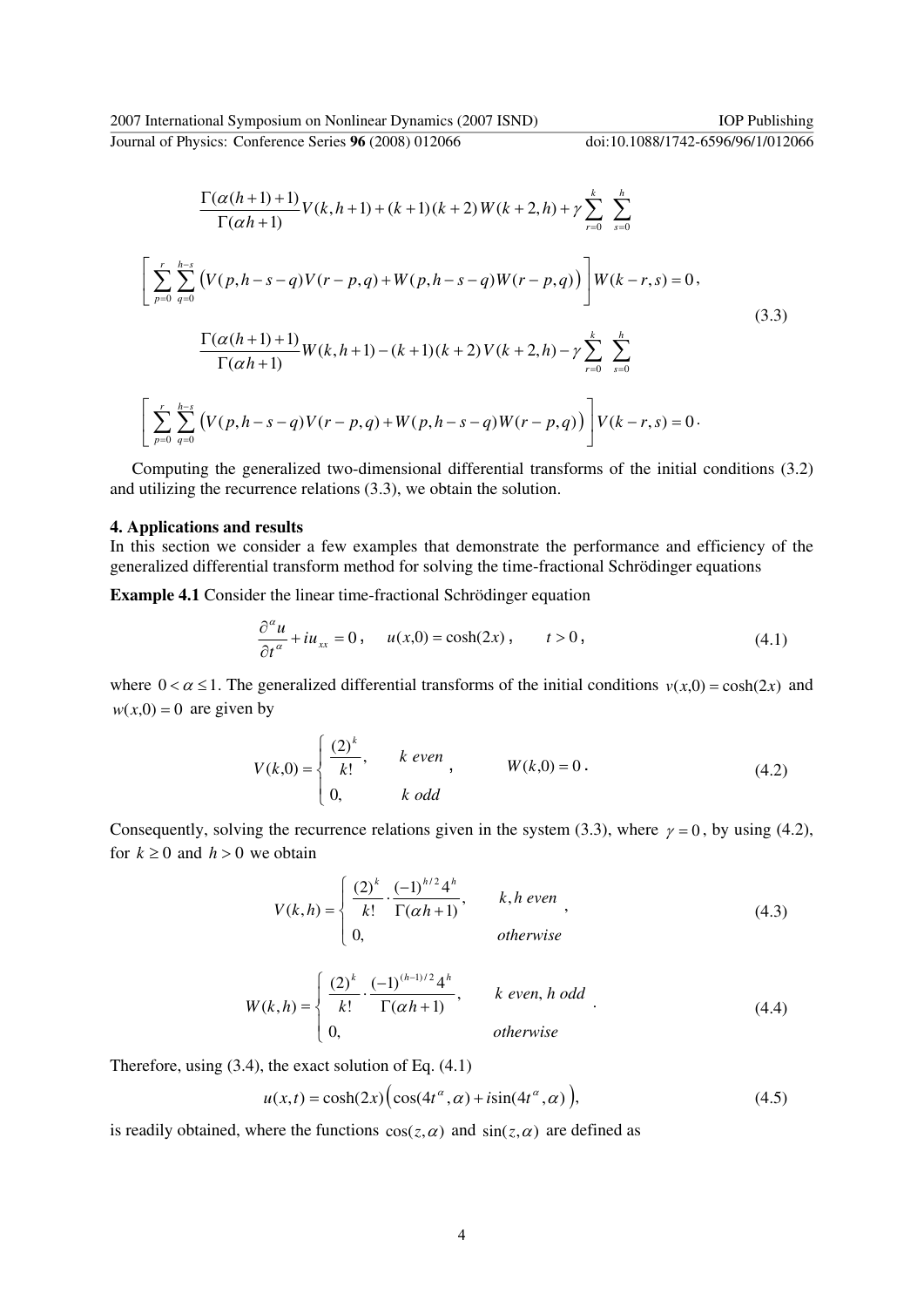Journal of Physics: Conference Series 96 (2008) 012066

.

 $(2n\alpha+1)$  $\cos(z,\alpha) = \sum_{n=1}^{\infty} \frac{(-1)^n}{n!}$ 2  $\int_0^1$  Γ(2nα +  $=\sum_{r=1}^{\infty}\frac{(-1)^{r}}{\Gamma(r)}$  $\overline{=}0$  1 (2n $\alpha$  $\alpha$ ) =  $\sum_{n=0}$   $\overline{\Gamma(2n)}$  $(z,\alpha) = \sum_{n=1}^{\infty} \frac{(-1)^n z^n}{n!}$ *n n n* ,  $((2n+1)\alpha+1)$  $\sin(z, \alpha) = \sum_{n=1}^{\infty} \frac{(-1)^n}{n!}$  $^{2n+1}$  $\int_0^1 \Gamma((2n+1)\alpha +$  $=\sum_{n=1}^{\infty}\frac{(-1)^n}{n!}$ ∞  $(-1)^n z^{2n+1}$  $\alpha) = \sum_{n=0}^{\infty} \frac{(-1)^n z}{\Gamma((2n+1)\alpha)}$  $(z,\alpha) = \sum_{n=1}^{\infty} \frac{(-1)^n z^n}{\Gamma(n-1)}$ *n n n*

**Example 4.2** Consider the nonlinear time-fractional Schrödinger equation

$$
\frac{\partial^{\alpha} u}{\partial t^{\alpha}} + i u_{xx} + 2|u|^2 u = 0, \qquad u(x,0) = \exp(ix), \qquad t > 0,
$$
\n(4.6)

where  $0 < \alpha \leq 1$ . The generalized differential transforms of the initial conditions  $v(x,0) = cos(x)$  and  $w(x,0) = \sin(x)$  are given by

$$
V(k,0) = \begin{cases} \frac{(-1)^{k/2}}{k!}, & k \text{ even} \\ 0, & k \text{ odd} \end{cases}, \qquad W(k,0) = \begin{cases} \frac{(-1)^{(k-1)/2}}{k!}, & k \text{ odd} \\ 0, & k \text{ even} \end{cases} (4.7)
$$

Consequently, solving the recurrence relations given in the system (3.3), where  $\gamma = 2$ , by using (4.7), for  $k \ge 0$  and  $h > 0$  we obtain

$$
V(k,h) = \begin{cases} \frac{(-1)^{k/2}}{k!} \cdot \frac{(-1)^{h/2}}{\Gamma(\alpha h + 1)}, & k, h \text{ even} \\ \frac{(-1)^{k/2}}{k!} \cdot \frac{(-1)^{h/2}}{\Gamma(\alpha h + 1)}, & k, h \text{ odd} \\ 0, & \text{otherwise} \end{cases}
$$
(4.8)

$$
W(k,h) = \begin{cases} \frac{(-1)^{k/2}}{k!} \cdot \frac{(-1)^{(h-1)/2}}{\Gamma(\alpha h + 1)}, & k \text{ even, } h \text{ odd} \\ \frac{(-1)^{(k-1)/2}}{k!} \cdot \frac{(-1)^{h/2}}{\Gamma(\alpha h + 1)}, & k \text{ odd, } h \text{ even} \\ 0, & \text{otherwise} \end{cases}
$$
(4.9)

Therefore, using (3.4), the exact solution of Eq. (4.6)

$$
u(x,t) = \cos(x)\cos(t^{\alpha},\alpha) - \sin(x)\sin(t^{\alpha},\alpha) + i\left(\sin(x)\cos(t^{\alpha},\alpha) + \cos(x)\sin(t^{\alpha},\alpha)\right),\tag{4.10}
$$

is readily obtained. In case of  $\alpha = 1$ , the solution of Eq. (4.6) reduces to  $u(x,t) = \exp(i(x + t))$  which is exactly the same solution obtained in [12] using variational iteration method.

**Example 4.3** Consider the nonlinear time-fractional Schrödinger equation

$$
\frac{\partial^{\alpha} u}{\partial t^{\alpha}} + i u_{xx} + \frac{1}{2} |u|^2 u = 0, \qquad u(x,0) = \exp(ix), \qquad t > 0,
$$
\n(4.11)

where  $0 < \alpha \leq 1$ . Following the same manner as discussed in the previous examples, we obtain the following solution

$$
u(x,t) = \cos(x)\cos(t^{\alpha}/2,\alpha) - \sin(x)\sin(t^{\alpha}/2,\alpha) + i\left(\sin(x)\cos(t^{\alpha}/2,\alpha) + \cos(x)\sin(t^{\alpha}/2,\alpha)\right). \tag{4.12}
$$